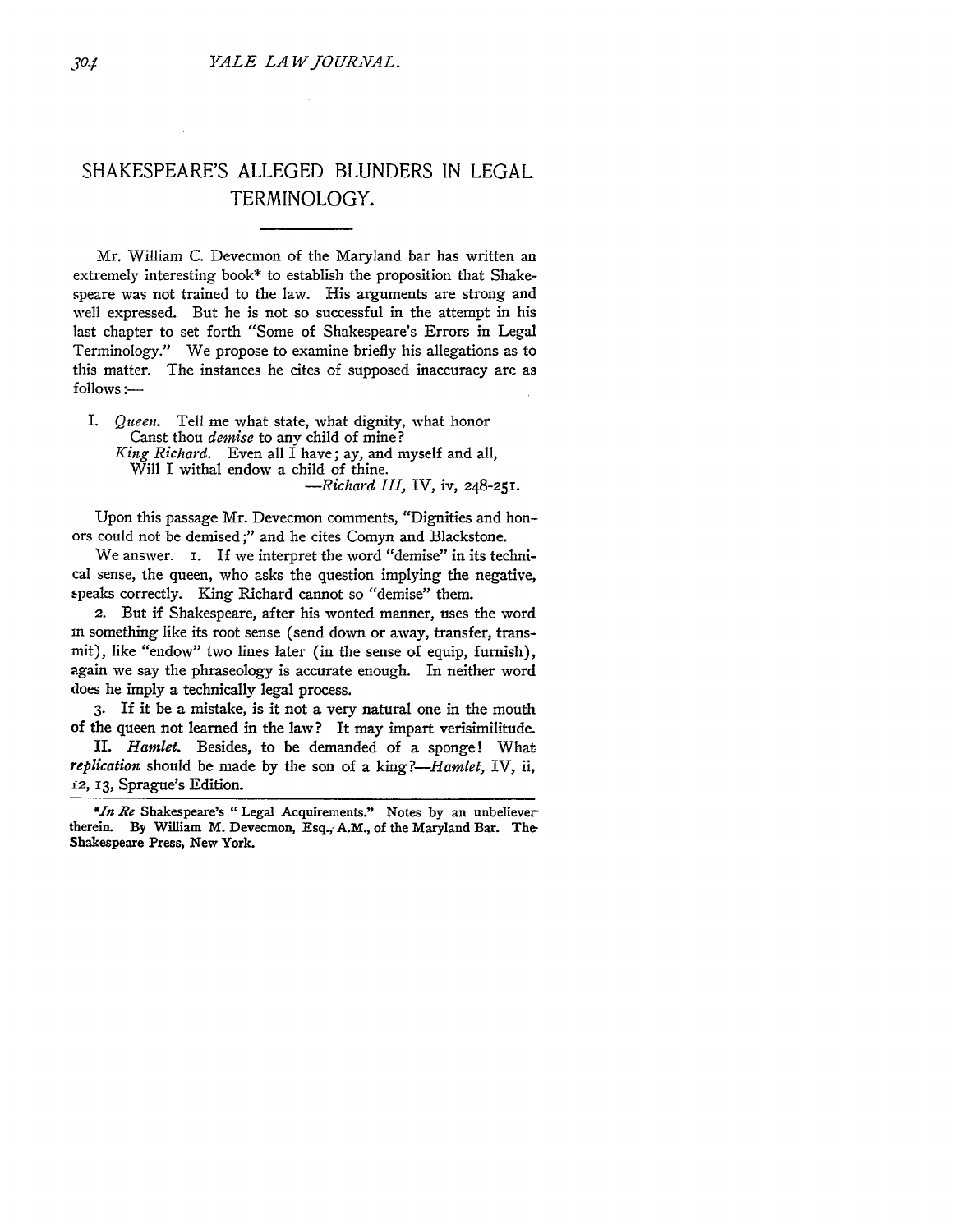Says Devecmon, "A very few days, or, at most, weeks, of practical training in a lawyer's office, would have sufficed to teach Shakespeare that this is an incorrect use of the word 'replication.'" He adds, that, in the technical language of the law in pleadings, a "replication" is the "plaintiff's reply" to the defendant's "plea."

Answer. i. This is not "in the course of pleading." Shakespeare uses "replication" precisely as Chaucer had done more than two hundred years before in his *Knight's Tale* (line 1846, Gilman's ,edition) in the sense of "reply"-

> My wyl is this, for plat conclusioun Withouten any replicacioun.

It is found in the same sense in the *Lover's Complaint (Passion-* .ate *Pilgrim,* **16o9)** and *Love's Labor's Lost,* IV, ii, 16. In *Julius* Caesar (I, i, 44-46, Sprague's edition )we read,

> Have you not made an universal shout That Tiber trembled underneath her banks, To hear the replication of your sounds?

Here it is manifestly in the sense of "echo," "repetition," or \*reverberation."

**2.** Hamlet, speaking nearly six centuries before the play was composed, can hardly be thinking of the pleadings in Elizabethan courts. He never saw the inside of any "Chitty on Pleadings."

Shakespeare, then, put no mistake in his mouth; but, if he had done so, it would have proved nothing against Shakespeare's knowledge of the law.

III. *Thaliard.* For if a king bid a man be a villain, he is bound **by** the *indenture* of his oath to be *one.-Pericles,* I, iii, 6, **7.**

Says our critic, "Here the oath of allegiance is referred to. The use of the word 'indenture' is entirely out of place."

Answer. **i.** This passage is conceded **by** all the best Shakespearian scholars, or nearly all of them, to be **by** some otheir pen than Shakespeare's. His part of Pericles, if he had any hand in its composition, does not begin till we reach Act III.

2. If Shakespeare's, it is reasonable to explain the word as metaphorical, as it surely is in *King John-*

> Upon thy cheek lay I this zealous kiss As seal to this *indenture* of my love.-II, i, **20.**

In *Hamlet* (V, i, 104, Sprague's edition), and in *I Henry IV*, (II, iv, 44; III, i, **8o,** 139, **257),** "indenture" is used in its strict legal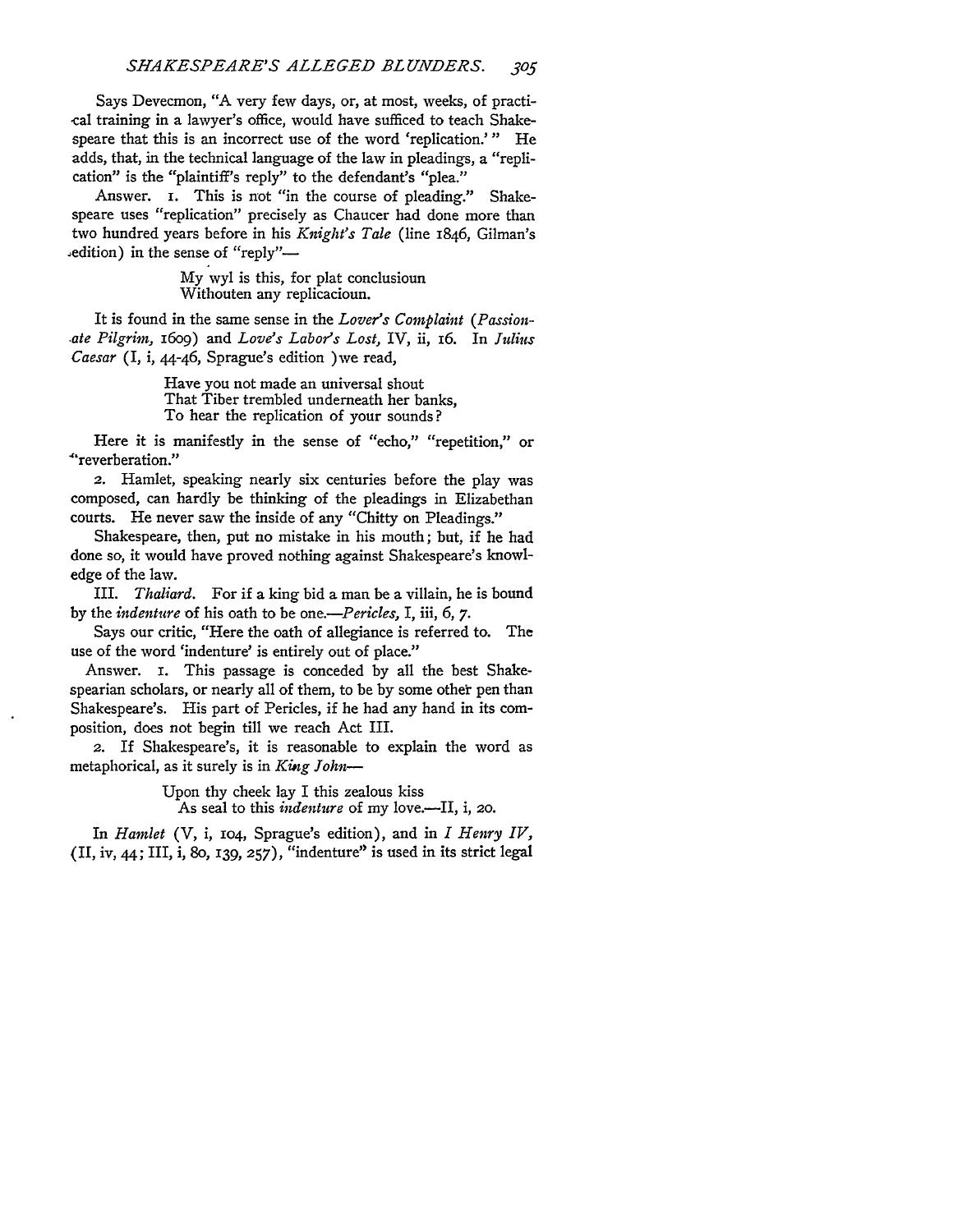sense, showing that Shakespeare was fully aware of its technical signification.

**3.** The last scene in *Pericles* takes place in the Temple of Diana at Ephesus. Is it not preposterous to expect a lord of Antioch in that play, some hundreds of years B. **C.,** to use with scrupulous precision the law phraseology of Shakespeare's age?

IV. *Hotspur.* Methinks my *moiety,* north from Burton here,

In quantity equals not one of yours.—*I Henry IV*, III, i, 96, 97. "Some modem lawyers and text-writers," remarks Devecmon,

"use the word 'moiety' as inaccurately as Shakespeare, as though it could mean a third or any part."

Answer. **i.** "Moiety" here refers to a third part. It seems to have been rarely if ever restricted to the mathematical half.

**2.** Eight times in Shakespeare (e. **g.** in *Hamlet,* I, i, *9<sup>o</sup> ,* Sprague's edition) the word is used as the equivalent of "portion." It is the French *moitig* from Lat. *medietas,* and, like Lat. *medius* and Eng. *mid,* does not necessarily imply division in the exact middle. "Half" was also vaguely used **by** the old writers for "side" or "part," as we now often use the word "quarter." Thus Chaucer has, "On fouie halves of the house about." Miller's Tale, Gilman's edition, line 3481.

The freshman could quote good authority for his translation of the first sentence in Caesar's *Commentaries,* "All Gaul is quartered into three halves **!"** Says Moberly, "The word 'moiety,' like 'halb' or 'half,' originally means only a part; as *desshalb* and similar German words show."

V. *Queen Katherine to Wolsey.* I do believe, Induced **by** potent circumstances, that You are mine enemy, and make my *challenge* You shall not be my judge.—*Henry VIII*, II, iv, 74-77.

"To challenge," declares our critic, "is to object to those who are returned to act as *jurors.* The *judge* was not subject to challenge."

Answer. i. To "challenge" in Shakespeare is found at least eighteen times in the sense of to "claim as of right." Very likely therefore it is so used here. It would suit the context perfectly.

**2.** This court is ecclesiastical rather than secular, an extraordinary tribunal, proceeding **by** canon rather than **by** common law. The two cardinals, Wolsey and Campeius, are at once judge and jury. If the queen has in mind the usages of law trials, the word "challenge" is nevertheless felicitous.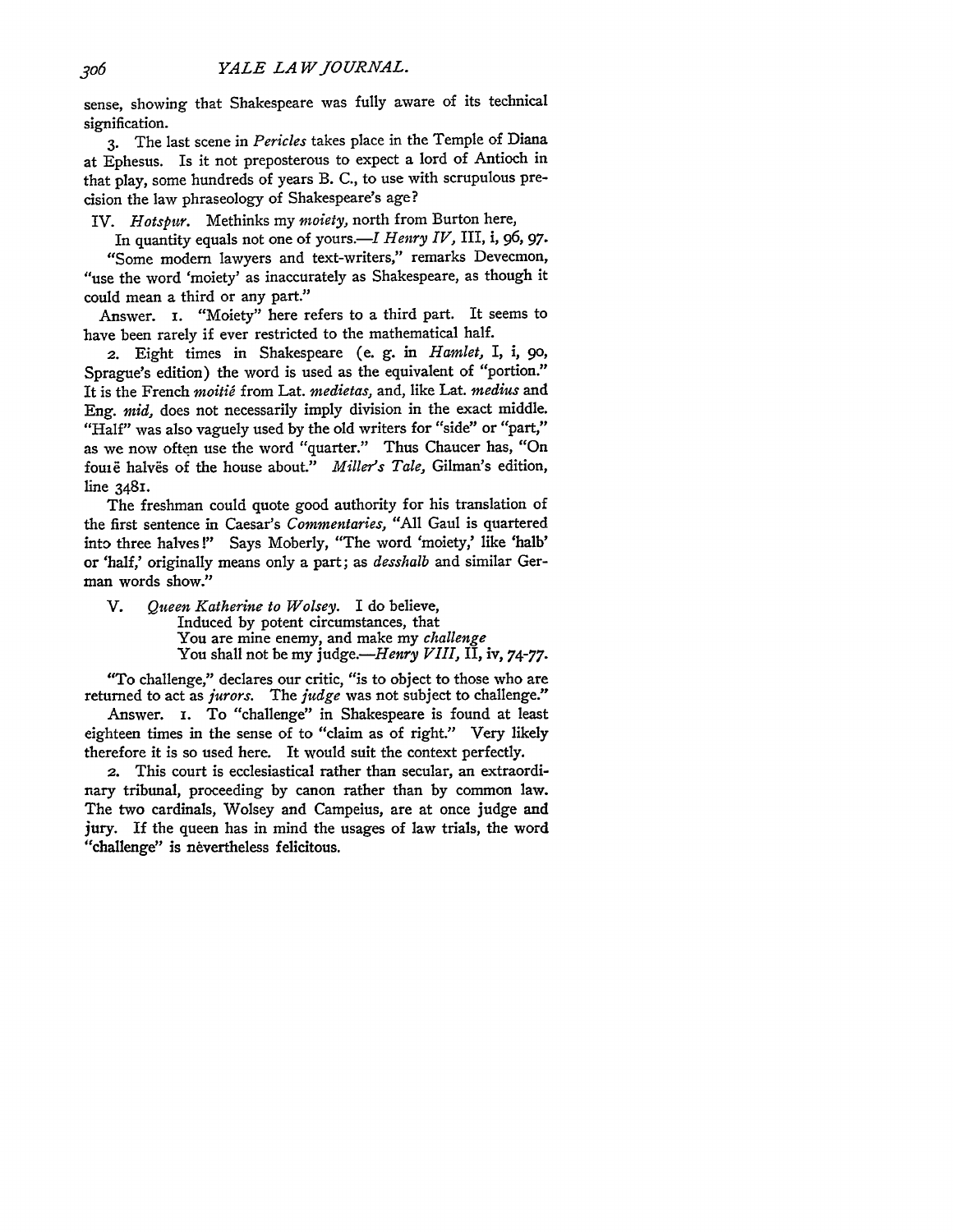3. But if not so, this Spanish-born Katherine, who is laboring under tremendous excitement, and who is not versed in hair-splitting legal distinctions, may be excused for using the word without technical accuracy. It may well mark her extreme agitation.

VI. *Horatio.* Our valiant Hamlet **\* \* \*** Did slay this Fortinbras; who, by a sealed compact, Well *ratified* **by** law and heraldry, Did forfeit with his life. **\* \* \*** *-Hamlet,* I, i, 85-87, Sprague's edition.

Quoting from Rapalje & Lawrence's Law Dic., Devecmon says, "'Ratification' is where  $[sic]$  a person adopts a contract or other transaction which is not binding on him because entered into by an unauthorized agent." In this passage, says Devecmon, "well ratified by" means "strictly in accordance with." He adds, "As a legalism its use is out of place."

Answer. i. The burden of proof that "well ratified by" is "out of place" is on the critic. King Hamlet, probably by his ambassador, made a compact with Fortinbras, King of Norway. Before this compact could become binding, it had to be "ratified" by King Hamlet. What evidence have we that it was not so "ratified?" If, then, the word is to have its technical sense, it is in all probability correct.

2. But if it is not to bear its technical meaning, what valid objection can be offered to its use? Shakespeare is much given to employing words in their radical sense. ("Ratified," from Lat. ratus, fixed, and *fac* to make, **fi-** to be made, is equivalent to *confirmed).* In the sense of "confirm, sanction, or make valid," he uses it at least seven times (e. **g.** *Macbeth,* III, vi, 33, Sprague's edition; *Tempest,* V, i, 8, Sprague's edition). Skelton has it to the same effect in his *Colin Clout* (1520), Levins in his *Manipulus Vocabulorum* (1570), Bacon in his *Political Fables* (1605). Why should not Shakespeare in the passage quoted from *Hamlet.*

3. Horatio, the Dane, six centuries before, could hardly be expected to be familiar with the legal terminology of Littleton, Coke, and Selden.

VII. *King Claudius.* Therefore our sometime sister, now our queen,

The imperial *jointress* of this warlike state *\* \* \* -Hamlet,* I, ii, 8, 9, Sprague's edition.

On this passage Devecmon quotes "Co. Litt." 46: "Jointress, a woman who has an estate settled on her by her husband, to hold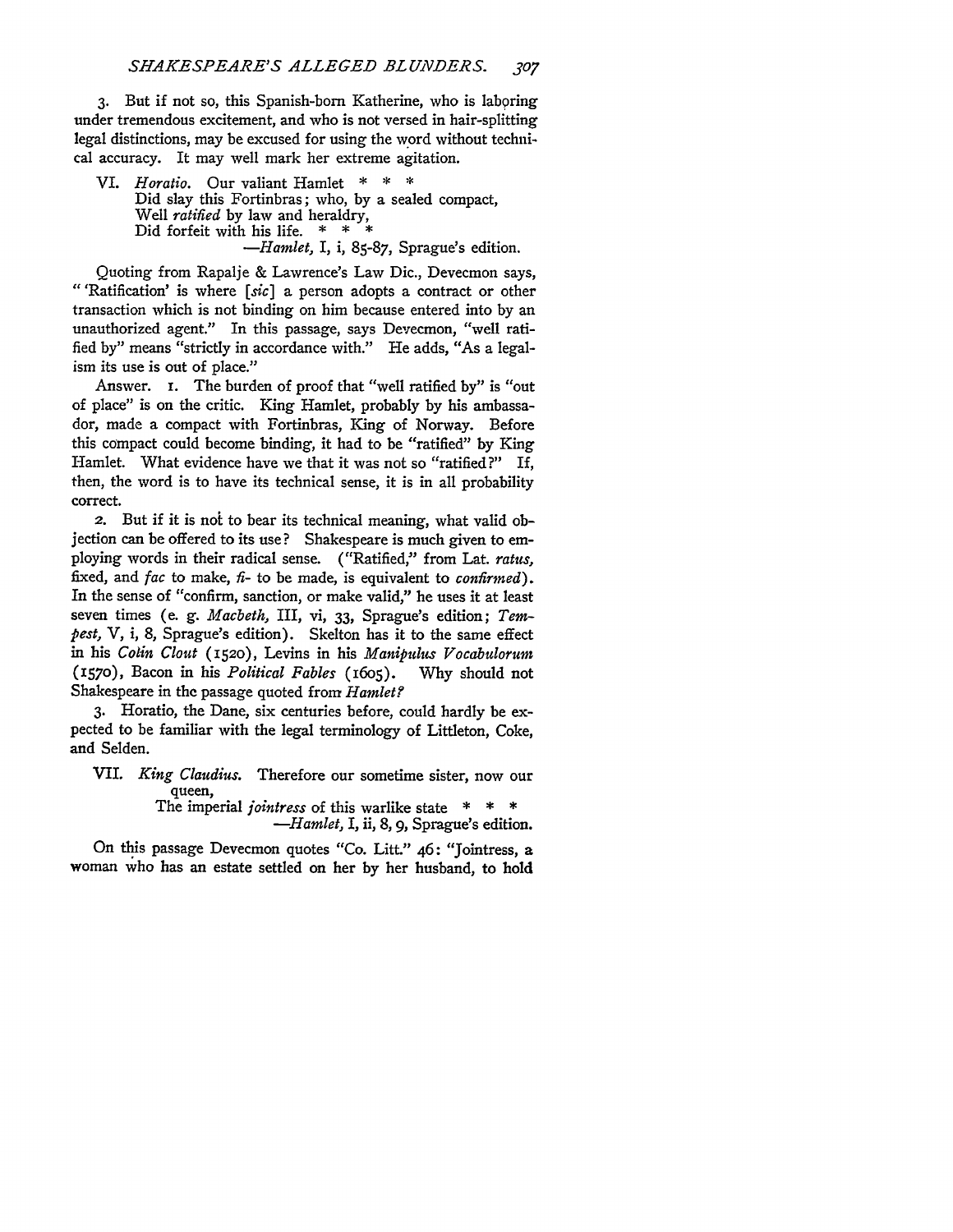during her life if she survive him." He comments,—"Oueen Gertrude could have neither a dower nor a jointure in the Kingdom of Denmark."

Answer. i. King Claudius in the eleventh century, courting popularity, and not having the fear of English or American lawyers before his eyes, uses both the word "imperial" and the word "jointress" with poetic vagueness, yet with a deceitful assumption of right, as if Gertrude were indeed an *empress dowager.* The phrase "imperial jointress" is adroitly used, and it shows Shakespeare's deep insight into the king's cunning.

2. If not so, the word, being quite rare, may well be used, as most commentators claim, simply for "sharer, partner, joint occupant."

VIII. *Boyet.* So you grant pasture for me *[offering to kiss her.] Lady Maria.* Not so, gentle beast. My lips no *common* are, though *several* they be. *-Love's Labor's Lost,* II, i, 221, 222.

Devecmon asserts, "Shakespeare doubtless knew that one cannot -at the same time hold a thing in common and in severalty; and if so, he here sacrifices his knowledge for a mere play on words, which I fancy a professional pride, if he had any legal training, would not have permitted him to do."

Answer. This is a question not of knowledge but of taste. Would Shakespeare, if he had been a trained lawyer, have perpetrated such puns? Perhaps not. The study of the law has a solemnizing effect, and might well prevent total depravity from outcropping in that particular form. But why not let Lady Maria have her little joke, catching at the words "common" and "several" that she has sometimes heard? **"My** lips are *several* [more than one in number], but not *common* [for more than one kisser!] No blunder here.

IX. *King Henry.* I here *entail* The crown to thee and to thine heirs forever. *-3 Henry VI, I, i,* 194, 195.

Devecmon. "Senator Davis admits an inaccuracy here. **\* \* \*** This is an attempt to grant the crown, subject to a condition subsequent."

Answer. **i.** The king is excited. In his distress he utters words too strong, "entail" for *bestow, yield, relinquish.* He

*38*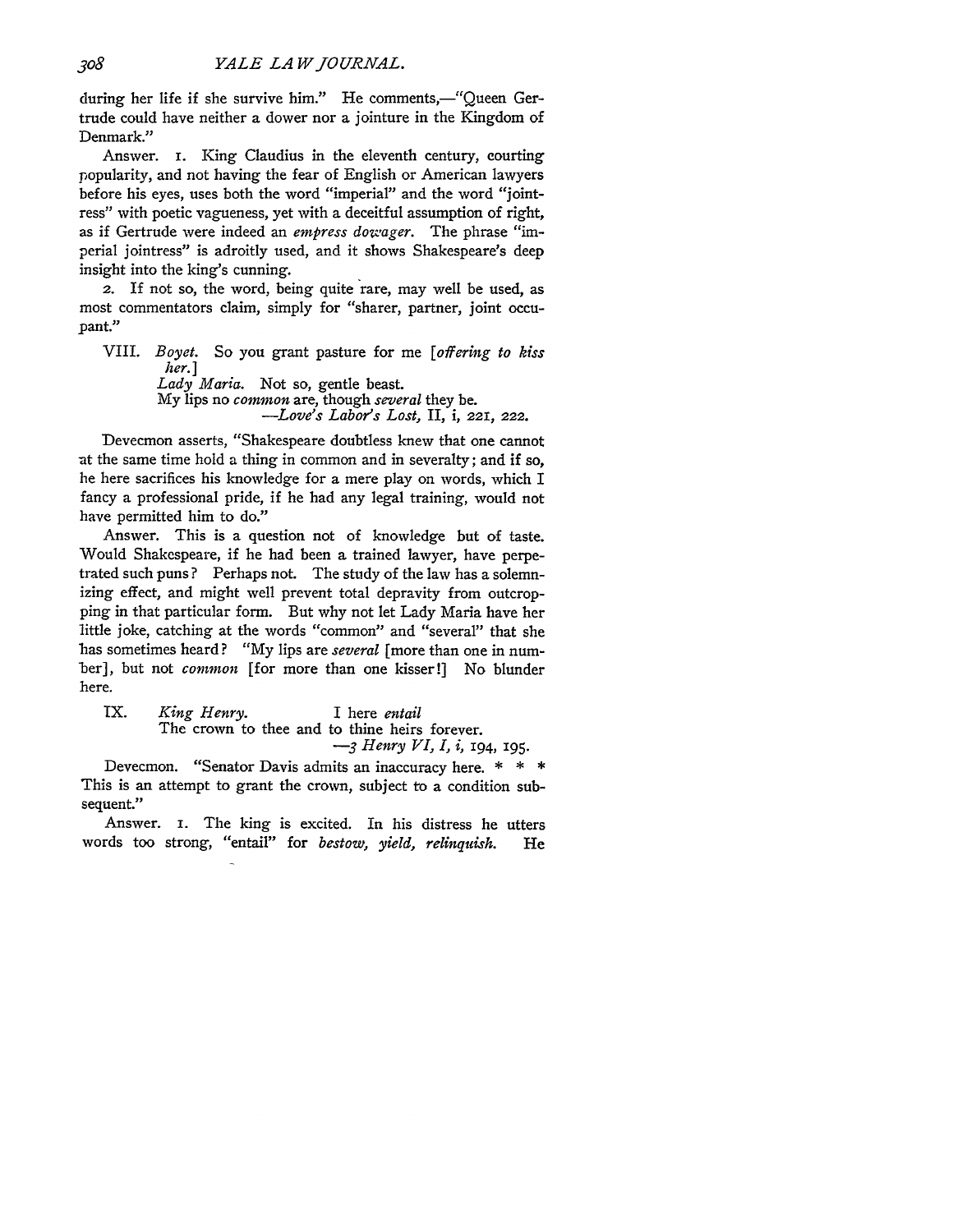is in no mood to choose or weigh his words. His incorrectness shows his agitation. The inaccuracy in this light is a beauty, not a blemish.

2. If we still insist that the inexactness is the result of ignorance, we may well remember that many of the best scholars deny that Shakespeare was the author of this passage. Fleay assigns it to George Peele.

*X. King Navarre.* You three, Biron, Dumain, and Longaville, Have sworn for three years term **to** live with me, My fellow scholars, and to keep those *statutes* That are recorded in this schedule here. *-Love's Labor's Lost,* I, i, **15-18.**

Devecmon. "The word 'statutes' is here used to mean simply articles of agreement. It has no such meaning in law."

Answer. i. If such be indeed the meaning here, the word may be used with poetic exaggeration, to make the agreement seem more *imperative.* The phrase "keep statutes" is biblical and has an odor of divine authority *(Ps.* CXIX, 5, 8, etc.).

2. Inasmuch as "statutes" is here interchangeable with "decrees" (line **II7),** "law" (line L27), "laws" (153), we infer a *priori* that the so-called "agreements" are expressed in the form of *rules.* Accordingly we find the proper statute form in lines **119, 12o; "No** woman shall come within a mile of my court ;" also in lines **I28-I3O;** "If any man be seen to talk with a woman within the limit of three years, he shall endure such public shame as the rest of the court can possibly devise." Is not the word "statutes" exactly right?

XI. *Adriana.* Why man, what is the matter? *Dromio of Syracuse.* I do not know the matter: he's *'rested on the case.-Comedy of Errors,* V, **ii,** 42, **43-**

Devecmon. "He was not arrested on the case. Civil actions at law are broadly divided into two classes; actions *ex contractu* and actions *ex delicto.*" Devecmon implies that Shakespeare did not realize the difference.

Answer. i. The clown probably means simply that his master is arrested, the words "on the case" not meaning necessarily in an action of tort, but in a suit or matter at law.

2. But if we must interpret more technically, we must remember that here apparently was *fraud.* A man obtains from a jeweler a gold chain, and almost instantly not only refuses to pay for it, but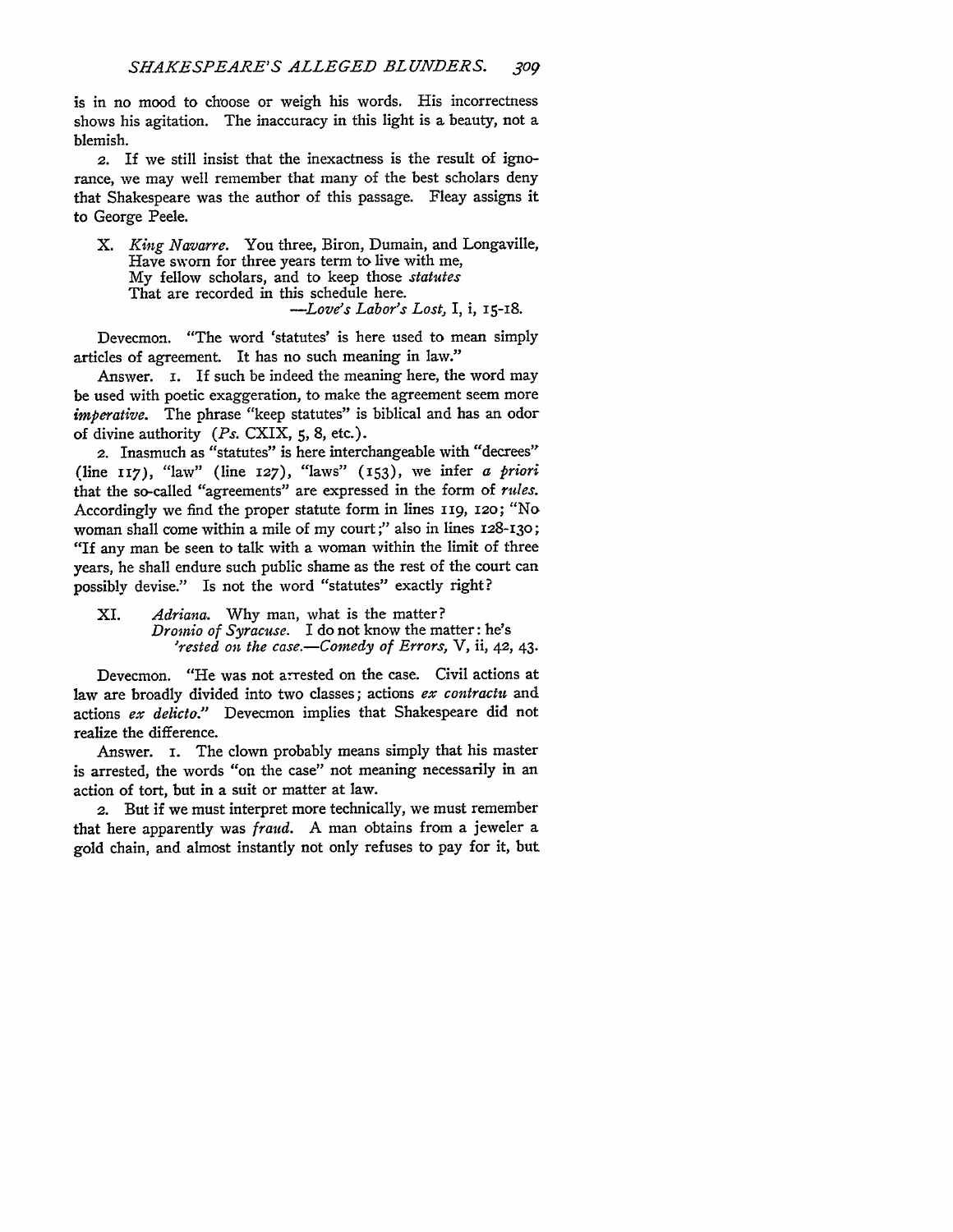denies stoutly that he has received it! The circumstances seemed to justify arrest "on the case."

3. But suppose the clown really blunders in his law terms. What then? If in far away Ephesus, a thousand or two years ago, a clown is made by Shakespeare to use incorrectly a phrase of English litigation, shall we impute it to the dramatist's ignorance?

Further to discredit Shakespeare's acquaintance with legal usages, he remarks, "Justice must be administered in a very-primitive style, where one who claims that another is indebted to him can call an officer, and say, 'Here, officer, this man owes me money, arrest him.'"

Answer. i. This was not a case of mere indebtedness.

2. What evidence have we that the law in Ephesus did not permit such summary action?

3. What evidence that the policeman never overstepped his authority?

XII. *Canterbury.* For all the temporal lands which men devout By *testament* have given to the church.

*-Henry V, , i, 9,* **1o.**

Devecmon. "The use of the word 'testament' is here incorrect. A testator bequeaths *personal* property by a 'testament;' he devises real.estate by a 'will.'"

Answer. **i.** A little later in his book, pp. 47, 48, Devecmon admits the general identity of "will" and "testament." He says-"Will or testament (which latter word is essentially identical in meaning with 'will'). *Testamentum ex eo appellatur, quod testatio mentis sit."* Cotgrave in his *Dictionary* (1660) makes them to mean the same. So Shakespeare repeatedly; e. **g.** *Julius Caesar,* III, ii, 128, **152,** Sprague's ed.; *As You Like It,* I, i, 62, 68, Sprague's ed.

2. The archbishop who is speaking (A. D. 1414), would naturally, after the manner of prelates, use the Latin or Norman French "testamentum" or "testament" rather than the Anglo-Saxon "will," to characterize a "solemn declaration in writing."

XIII. *Antony.* Moreover he hath left you all his walks, His private arbors, and new-planted orchards On this side Tiber, he hath *left* them you And *to your heirs* forever.

*-lulius Caesar,* III, ii, 246-249, Sprague's ed.

Here Devecmon would criticise adversely the omission of the word "devise," and the insertion of the expression "to your heirs forever."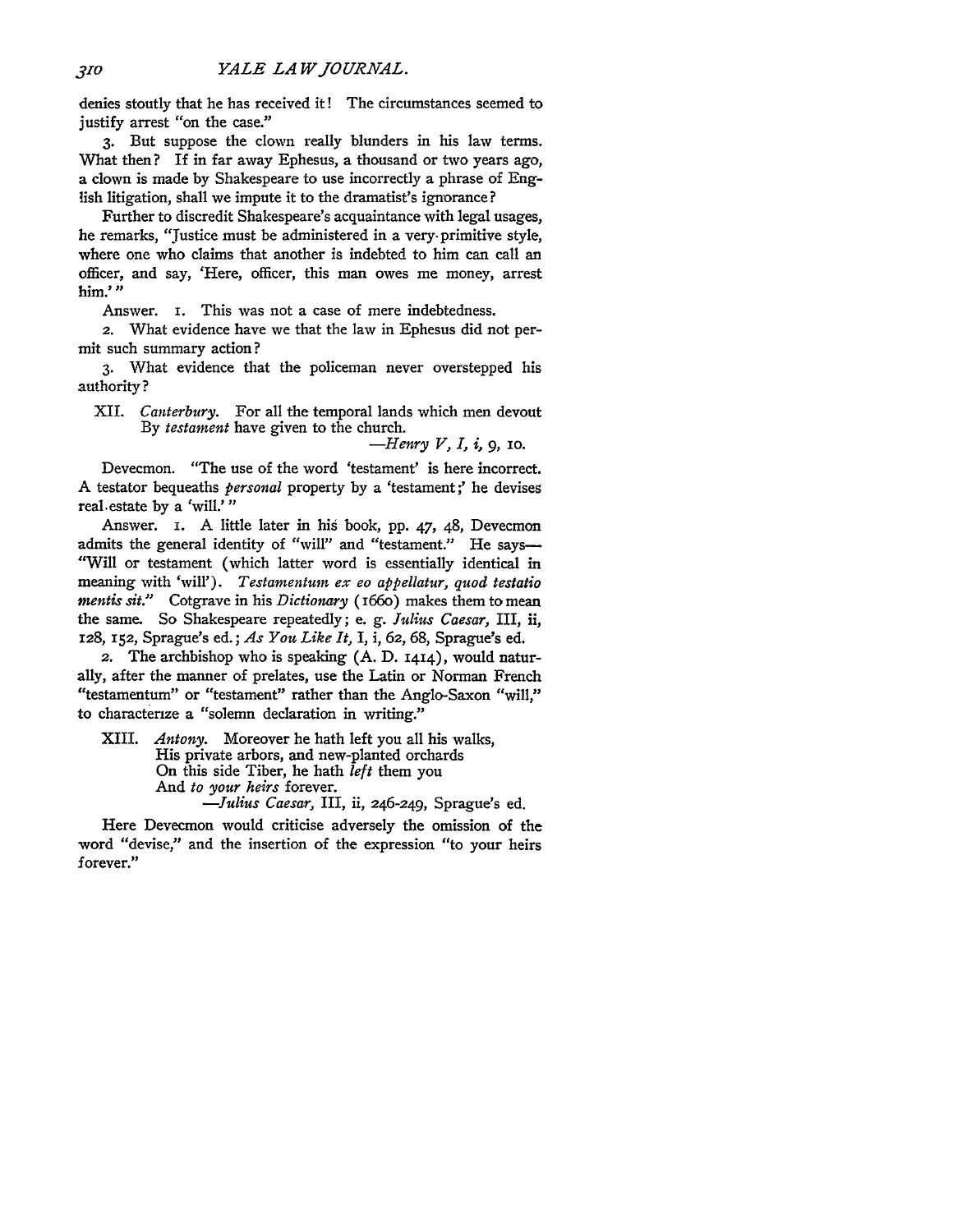Answer. I. The Roman populace that Antony was addressing<br>uld not have understood the technical word "devise." The would not have understood the technical word "devise." speech, being intended for immediate effect, is characterized **by** extraordinary simplicity of language.

2. The words "to your heirs forever" are artfully introduced to make the illiterate crowd feel keenly that Caesar was a real benefactor not only to them but to their children and all their posterity. Felicitous rather than unfortunate are that omission and that insertion.

XIV. *Shylock.* Go with me to a notary: seal me there Your *single bond,* and in a merry sport, If you repay me not on such a day, In such a place, such sum or sums as are Expressed in the condition, let the forfeit Be nominated for an equal pound **Of** your fair flesh, to be cut off and taken On what part of your **body** it pleaseth me. *-Merchant of Venice,* I, iii, **134-141,** Sprague's ed.

Devecmon. "It is hardly conceivable that any lawyer, or any one who had spent a considerable time in a lawyer's office, in Shakespeare's age, could have been guilty of the egregious error of calling a bond with a collateral condition a 'single bond."'

Answer. i. The bond spoken of by Shylock to entrap Antonio has a condition inserted merely "in a merry sport." Such a condition is *ipso facto* null and void, tantamount to no condition.

**2.** Shylock speaks as a Venetian Jew hundreds of years before the English jurists had made known to the world the definition of "single bond."

3. It is but fair to interpret the words in their natural and obvious rather than their technical and esoteric sense; a "single bond" being, as nearly all the best critics agree, a bond with the single signature of the obligor, i. e. without surety.

In the foregoing comments we have repeatedly called attention to a fact of importance which Mr. Devecmon strangely seems to forget; viz., that in no one of the cited cases was Shakespeare bound to make his characters use with precision the technical phraseology of English law. Had he attempted so to do, he would have shown himself an unskilful dramatist violating the very first principles of playing, "Whose end, both at the first and now, was and is, to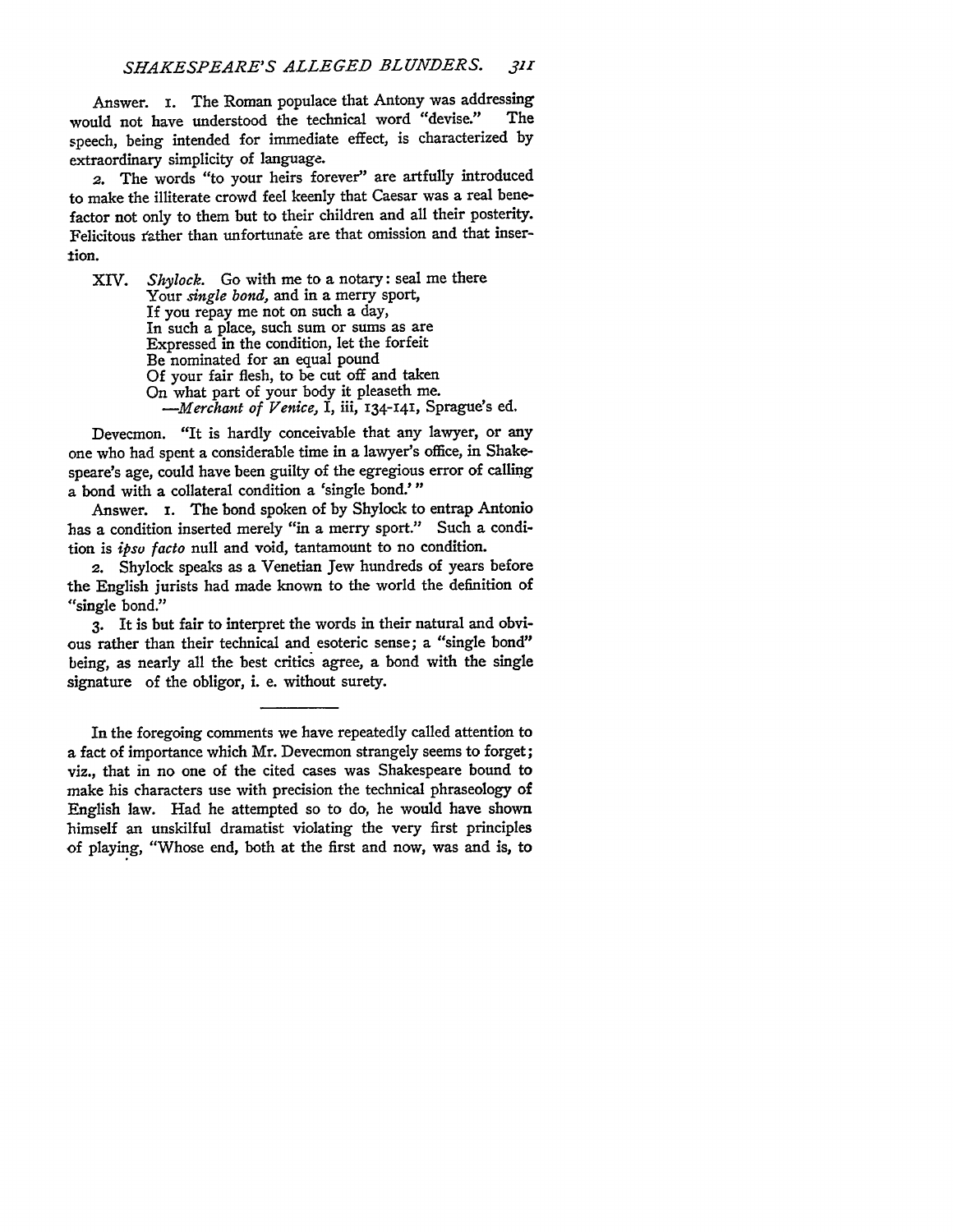hold, as 'twere, the mirror up to nature, to show Virtue her own feature, Scorn her own image, and the very age and body of the time his form and pressure." (Hamlet, III, ii, 19-22, Sprague's ed.)

Especially in the great court scene *(Mer. of Ven.,* IV, i, i6o-385, Sprague's ed.) does brother Devecmon arraign Shakespeare; thus:

"In this play Shakespeare not only manifests his lack of knowledge of the technique of the legal profession: he shows a profound ignorance of law and of the fundamental principles $\cdot$  of justice. Portia makes five distinct rulings which are bad in law, in logic, and in morals."

Let us glance at the specifications under this sweeping charge. The first four are as follows: $-$ 

i. "Portia decides that the contract (for the forfeiture of the pound of flesh) is lawful, and that Shylock has a right to the penalty."

2. "The court, having pronounced judgment and awarded execution, tells Shylock that he himself must execute the judgment."

3. "Shylock says he will accept the tender of thrice the bond; but Portia answers, 'Thou shalt have nothing but the forfeiture,'" and,

## "If thou tak'st more Or less than a just pound **\* \* \*** thou diest."

4. "This remarkable judge then rules that Shylock has forfeited the principal of his debt because he has refused a tender."

Answer. We may freely admit that these four rulings are contrary to English law and precedent. Devecmon is at some pains to show this. But such showing is irrelevant. English procedure is out of the question.

Shakespeare is faithfully reproducing the substance of a scene set forth in an Italian novel, *Il Pecorone,* composed more than two hundred years before he began to write, and describing what took place in Venice in some indefinite past age. In that novel, the court, perhaps following the old law of the *Twelve Tables* of Rome, to which a realistic interpretation was then given by scholars generally, granting to creditors the right to cut up insolvent debtors *[Qui non habet in aere, luat in cute!*]—the court, after apparently recognizing the legality and validity of the contract, appeals in vain to the Jew for mercy to the bankrupt debtor. Then the court addresses the Jew, "Do you cut a pound of this man's flesh where you choose." At the instant when the Jew was to begin cutting, the judge inter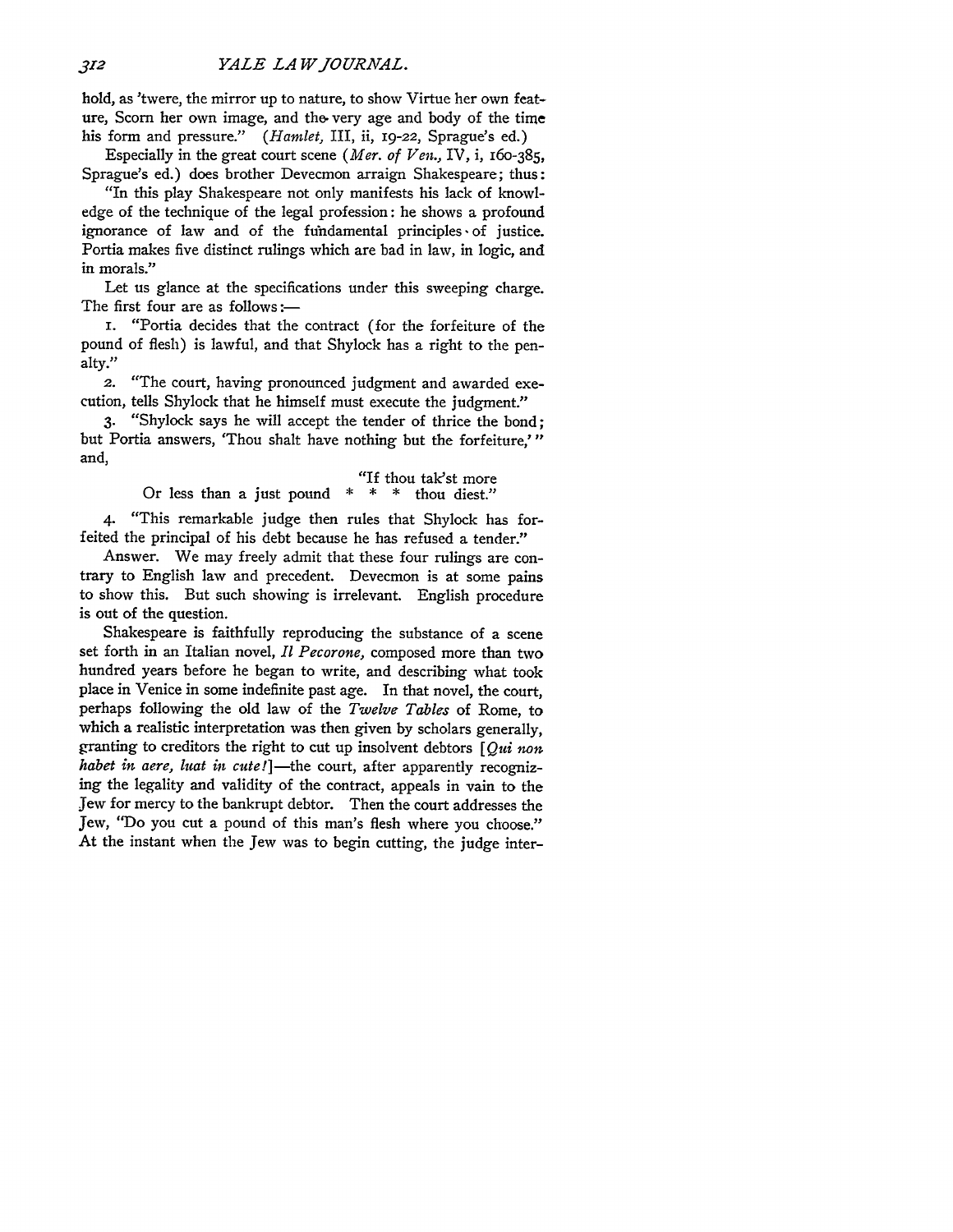posed with, "If you take more or less than a pound, I will order your head to be struck off; and besides, if you shed one drop of blood, off goes your head." Next, the Jew makes successive attempts to get ioo,ooo ducats, 9o,ooo, 8o,ooo, etc., but the judge flatly refuses. "Give me at least my 10,000 ducats" [the principal], says the Jew. The judge replies, "I will give you nothing: if you will have the pound of flesh, take it: if not, I will order," etc.

We must again insist that these crude proceedings of a court held perhaps five hundred or a thousand years ago are not intended as a picture of an Elizabethan tribunal scene, but that the dramatist, while following English usage sufficiently to make his audience understand what is supposed to be taking place, is really in imagination in mediaval Venice, giving "the very age and body of the time his form and pressure." The same fact must be borne in mind in considering the fifth specification under Devecmon's charge against Shakespeare, of ignorance, unreason, and injustice; viz.—

5. "The court quickly resolves itself into one of criminal jurisdiction, and the Jew's life and goods are declared forfeited." This is one of those particulars in which Devecmon holds "that the trial scene disregards all ideas of law, justice, and morality for mere dramatic effect."

Answer. Although this particular feature is not in the Italian novel on which, as we have seen, Shakespeare constructed a great .part of the trial scene, it, as also the other proceedings, finds a close parallel in a case narrated by Mr. John T. Doyle of California in the *Overland Monthly* of July 1886 (partly reproduced in Furness's *Variorum Edition of Merchant of Venice,* pp. 417-420). Let us premise some particulars. Sojourning for some months in the city of Granada, Nicaragua, in 1851 and 1852, Mr. Doyle became involved in half a dozen lawsuits, in several of which the five following steps occurred **--**

I. The magistrate (Alcalde) "directed some one present to go and call the plaintiff into court. So *(Mer. of Venice,* IV, i, **14)** the duke sent for Shylock, "Go and call the Jew into court."

**2.** The facts being agreed upon, the judge in Nicaragua announced that he proposed to submit the case to a practicing lawyer, a jurisconsult, unless competent objections were made. In like manner *(Mer. of Ven.,* IV, i, ioo, **10I)** we hear the duke say, "Bellario, a learned doctor, whom I have sent for to determine this." Bellario, being ill, despatches the disguised Portia to act in his stead,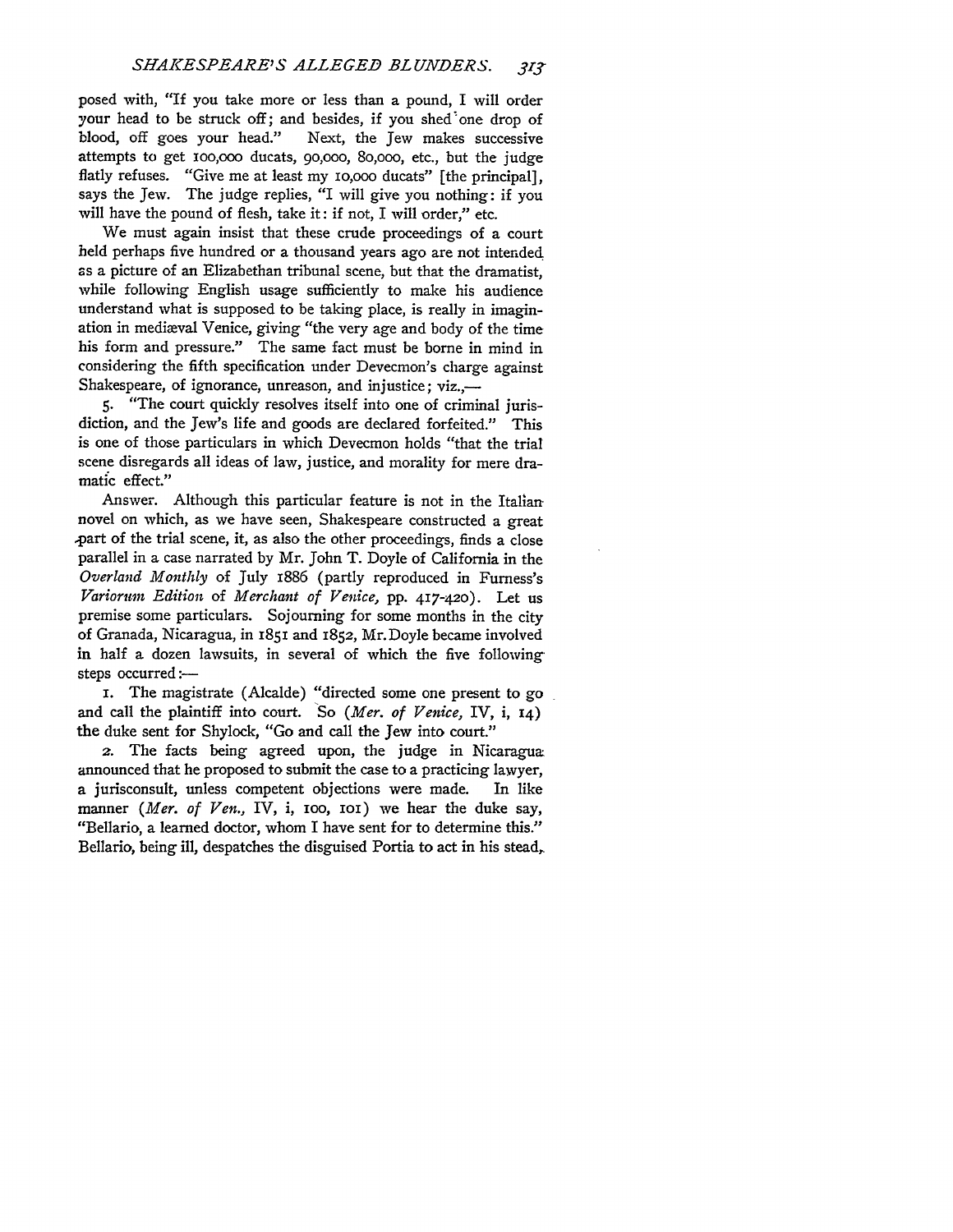*if accepted (Mer. of Venice,* IV, i, 153-156, Sprague's ed.). The duke graciously accepts the substitute, saying, "You are welcome; take your place" (IV. i, 161).

**3.** The plaintiff, too, must distinctly accept the referee. After some delay Shylock does this with emphasis  $(IV, i, 229-231)$ —

> "I charge you **by** the law, Whereof you are a well-deserving pillar, Proceed to judgment."

4. One condition further must be fulfilled to give the new judge complete jurisdiction; the -defendant also must formally assent. Antonio does it cordially (IV, i, 234, 235)-

> "Most heartily I do beseech the court To give the judgment."

**5.** Another curious coincidence comes to light between the custom in Spanish-American countries and that exemplified in Venice; as we may fairly infer from what takes place in IV, i, 397-444. Mr. Doyle tells us that the custom of the country *(costumbre del pais)* required that the successful party, in a suit in which such *amicus curiae* was called in, should bestow on the referee a *honorarium* (-'gratification" they called it) for his services. It was \$20o in Doyle's case. Similarly the duke suggests, "Antonio, 'gratify' this gentleman" (IV, i, 397). Three thousand ducats are accordingly offered the brilliant jurisconsult, Portia. She declines the money, but takes in lieu of it gloves and a precious ring.

6. We come now to what Devecmon regards as "the climax" of ignorance or illegality, the sudden assumption of criminal jurisdiction **by** this court. Mr. Doyle's parallel case is in brief outline as follows:

"A question arose in this city as to the disposition of the estate of a gentleman who had been slain at Mazatlan [Mexico] in an encounter with his partner, while discussing in anger the state of their accounts. There had been a trial over the case in Mexico. The surviving partner put forward claims before our court, which caused ime, in behalf of the next of kin of the deceased, to send to Mexico for a complete transcript of the judgment record there." [Mr. Doyle here gives an account of the official inquiry as to the cause of death. The inquiry was made before the Alcalde, who conducted the inquiry with evident partiality to the survivor. At the conclusion the Alcalde acquitted him. Intermediate proceedings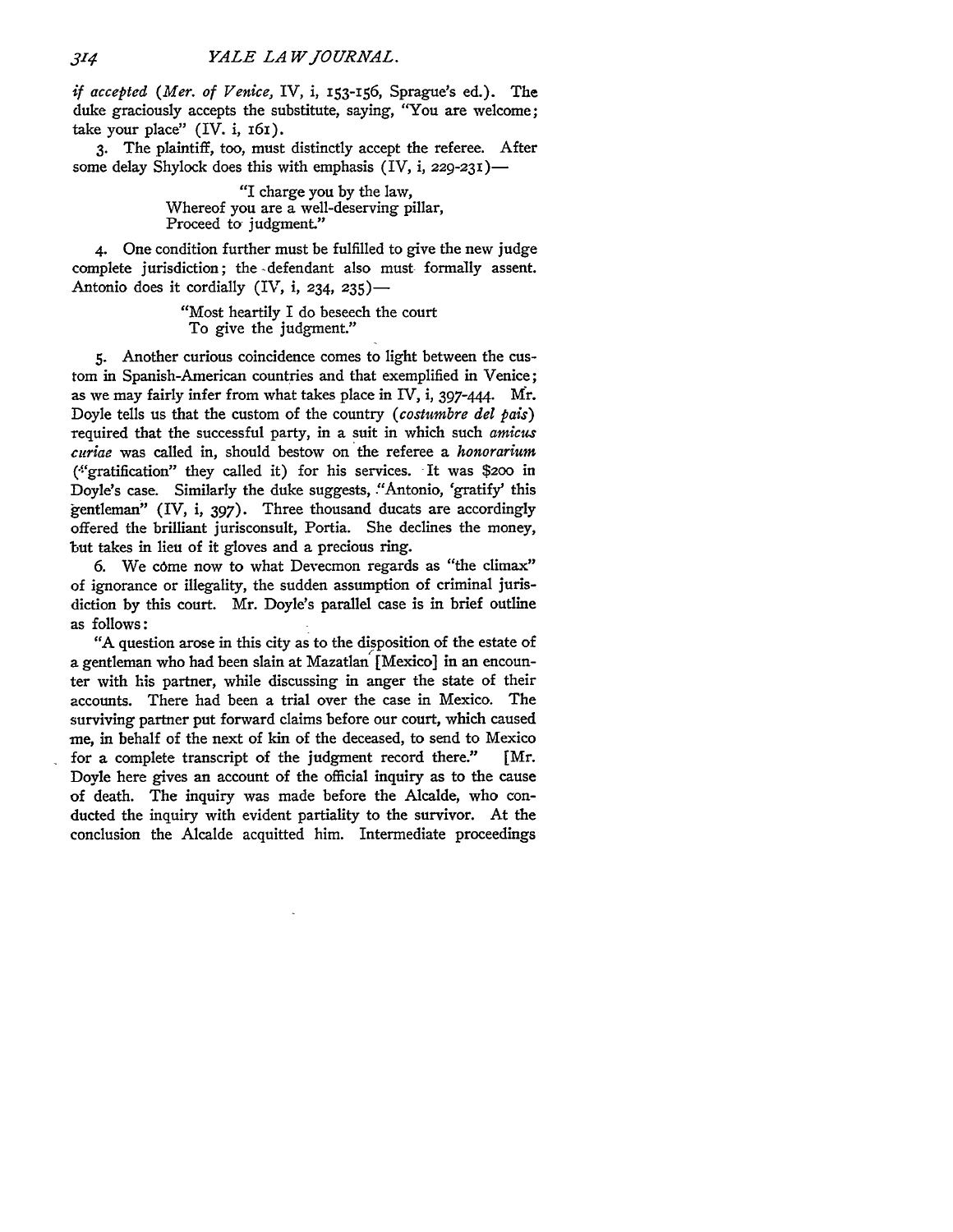took place.] "The Fiscal (State's Attorney), on behalf of the State, intervenes, and appeals to the Supreme Court. There the witnesses are re-examined; they contradict each other badly, and break down  $* * *$  The judgment below is then reversed, the defendant sentenced to death, and the Alcalde, before whom the trial had been had below is sentenced to pay a fine of \$Ioo for his partiality and misconduct !"

There is no reason to suppose that this Mexican case is a solitary instance. A sufficient investigation would probably reveal the fact that in all the Spanish-American nations, and very likely in all of those of southern Europe, at least in their early stages, courts of justice, like Turkish cadis to-day, freely exercised equity, civil, and criminal jurisdiction.

How Shakespeare came to know of these customary forms, or, if he did not know of them, **by** what strange accident he lighted on them, is a mystery. Mr. Doyle remarks, "If Shakespeare knew nothing of Venetian law, there was no great improbability in assuming it to resemble that of Spain, considering that both were inherited from a common source, and that the Spanish monarchs had so long exercised dominion in Italy." Let us at any rate be slow to charge him with ignorance. "The range and accuracy of his information," says Lowell, "were beyond precedent or later parallel."

Like many before him, Devecmon charges Portia (i. e. Shakespeare) with "cruelty" towards Shylock, "cruelty surpassing that of the thumb screw or the 'rack,' in making him 'abandon the cherished religion of his fathers and his race, and embrace the hated religion of the Christian.'" Such critics forget that, according to the current belief in those remote ages and even in Shakespeare's day, instead of cruelty, the greatest possible kindness was shown to Shylock, rescuing him as a brand from the burning. They verily believed that, **by** professing Christianity and receiving baptism, he would be saved from endless damnation and made sure of an eternity of bliss!

Devecmon accuses Portia's rulings as being "bad in morals," aside from the law. Here is a man who for three months has had murder in his heart, and has often gloated over the anticipated **joy** of killing the irascible yet sweet-souled Antonio. He has come in order to perpetrate the horrid deed in open court. There, in presence of the duke, he has whetted the knife to cut out Antonio's heart. He has scouted the pathetic appeals of the duke and of Portia for